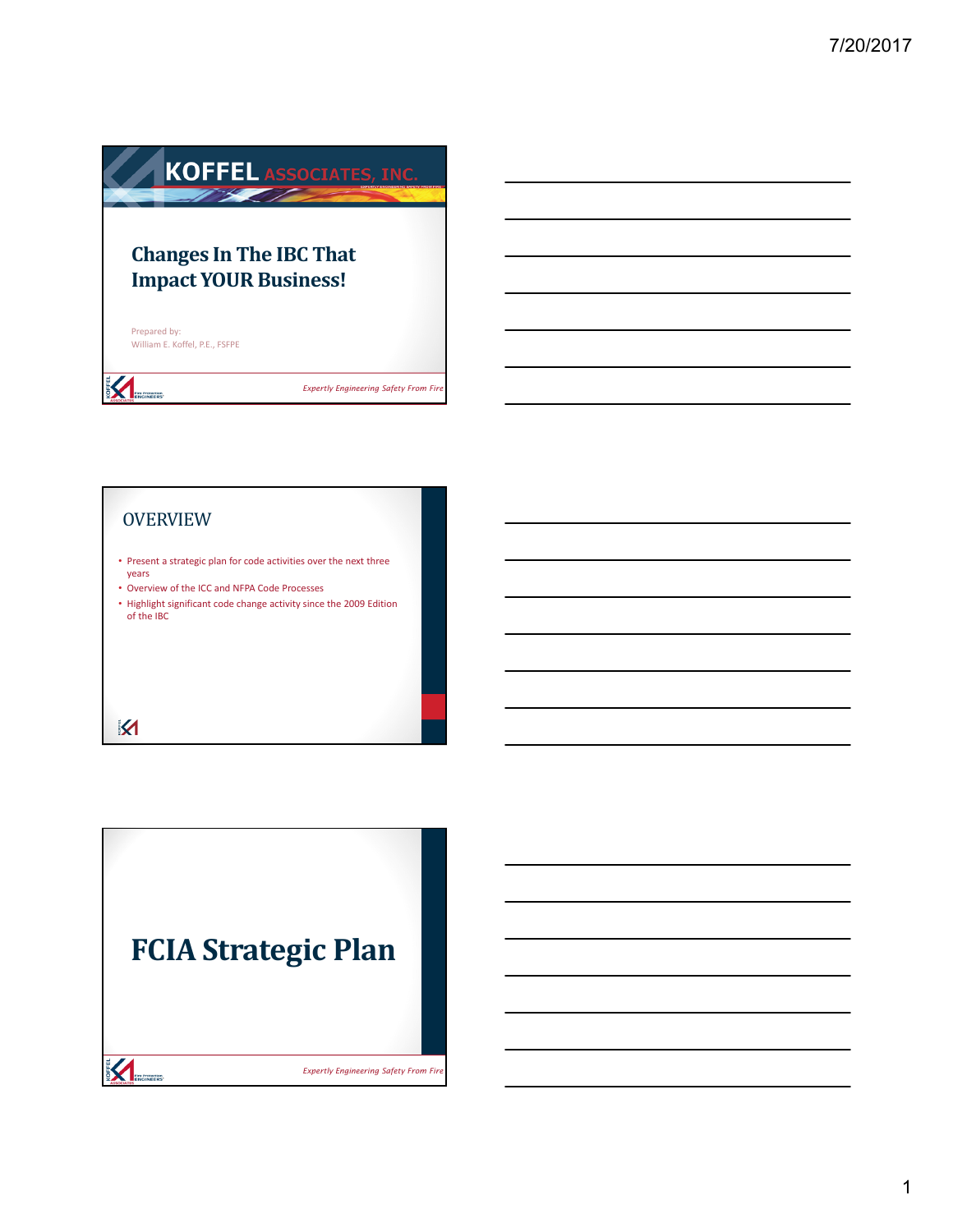#### **Goal**

To defend, and if possible increase, the size of the US firestop market, and to increase the percent of that market that falls to firestop specialty contractors for installation

 $\boldsymbol{\mathsf{K}}$ 

### **Objective 1**

• Retain (defend) current building code requirements for compartmentation

- Means and Methods
	- Work with allied industries and companies to collectively resist the many anti‐ compartmentation code change proposals constantly submitted and advocated by the real estate industry interests as well as by code officials with a bias against compartmentation.

K

#### **Objective 2**

- Re‐introduce compartmentation concepts lost in previous cycles and/or **introduce new compartmentation concepts based upon infectious control, sound attenuation, smoke, and water migration.**
- Means and Methods
	- Work with allied industries and organizations to identify potential ways to bring back compartmentation concepts related to occupancy separation, egress, and ingress etc.<br>Develop creative means for introducing new<br>compartmentation opportunities by identifying needs and<br>challenges relating to infectious control, sound proofing<br>associa

```
\boldsymbol{\mathsf{M}}
```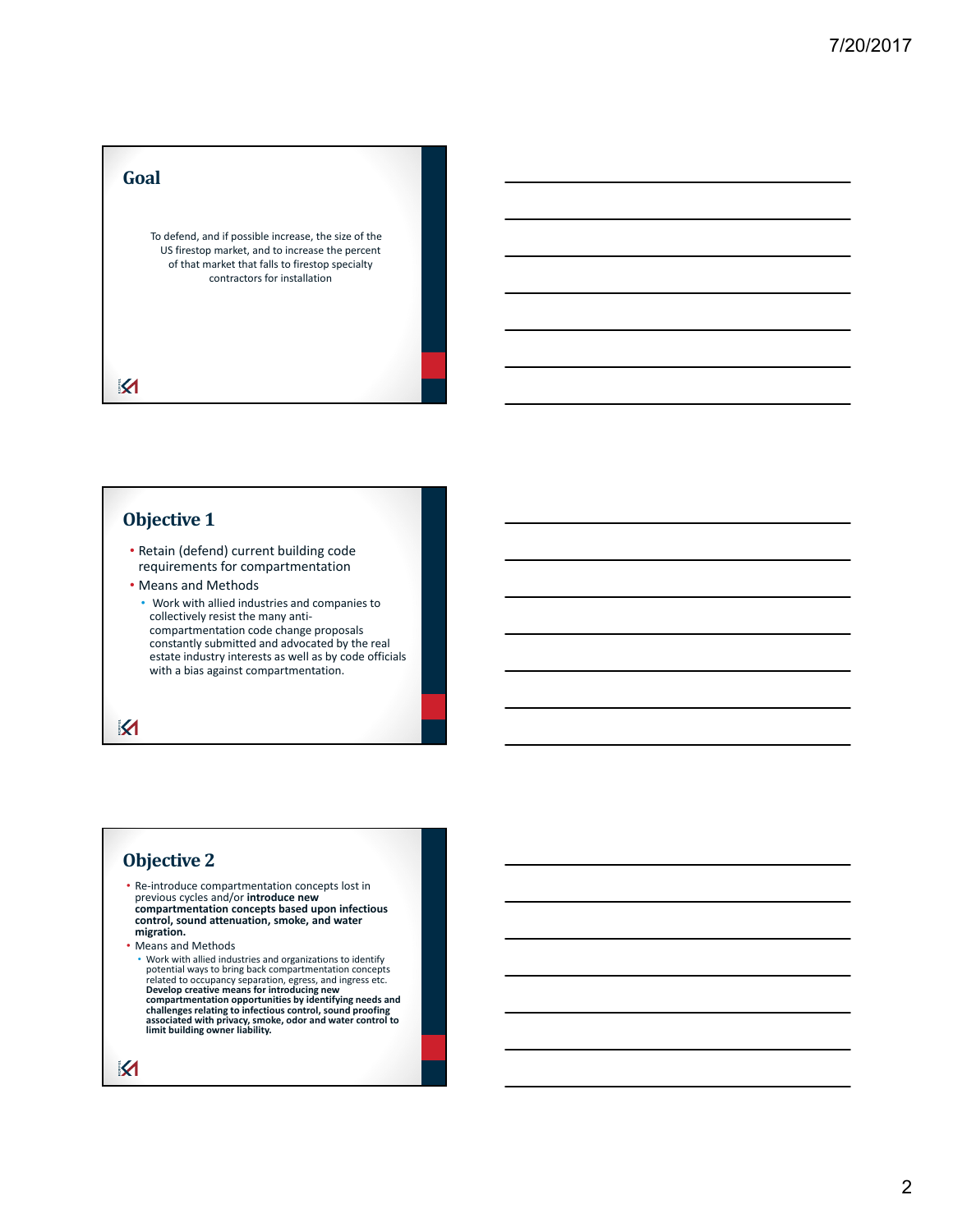#### **Objective 3**

- Change the building codes to require qualified contractors
- Means and Methods
	- Lobby allied industries, fire marshals, code officials and building owners to communicate the value of securing qualified contractors for life safety installations.

 $\boldsymbol{\mathsf{K}}$ 

#### **Objective 4**

- Encourage market forces to move the firestop market towards qualified contractors through increased inspection requirements in the building codes
- Means and Methods
	- Get code changes to require 3rd party inspection in more situations
	- **Have code offer a trade‐off wherein 3rd party inspection not required when qualified contractor is used.**

K

#### **Objective 5**

- Ensure that all code requirements for firestopping are clear and enforceable
- Means and methods
	- Work with other concerned individuals and organizations (e.g. IFC, UL, concerned code officials) to propose code changes "for the good of the code". Identify where clarification needs to be made and where changes should be made.

 $\boldsymbol{\mathsf{M}}$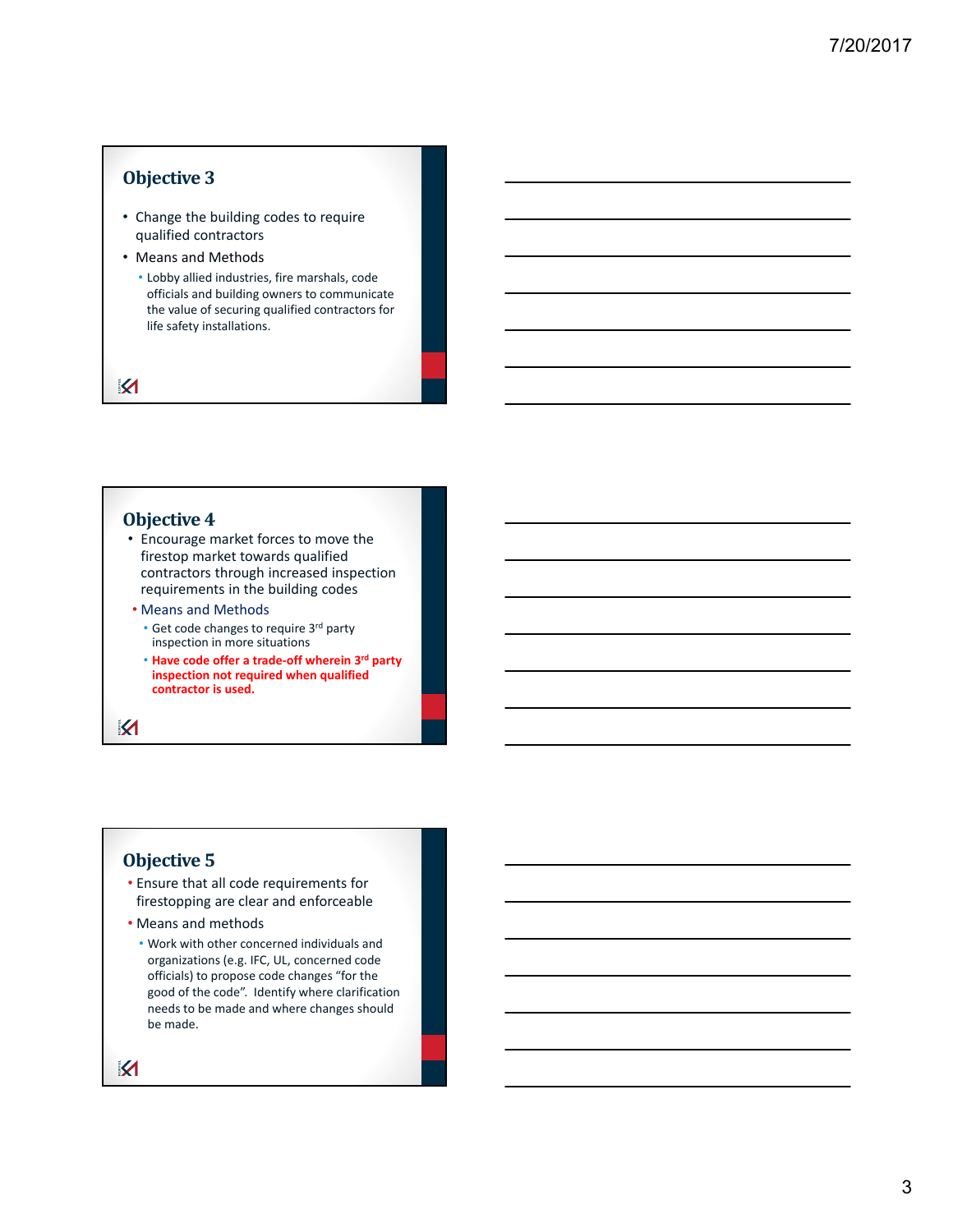## **Objective 6**

- To increase enforcement as well as compliance, ensure that code requirements for firestopping are practical
- Means and methods
	- Work with (or if needed, against) allied industry partners to modify the code to make all firestop requirements practical and believable

 $\boldsymbol{\mathsf{K}}$ 

#### **Objective 7**

- Communicate code related education, accreditation, marketing and standards proposals to the appropriate FCIA committee to solicit reciprocal commitment.
- Means and Methods
	- Develop ideas generated during code committee discussions that support and/or create a successful environment for existing or new code proposals.

K

### **Strategies**

• Education

- Design professionals
- Code officials
- Contractors
- Code and standard development
- Master specifications
- Contractor qualifications
- Improve code enforcement activities
- Alliances

K

4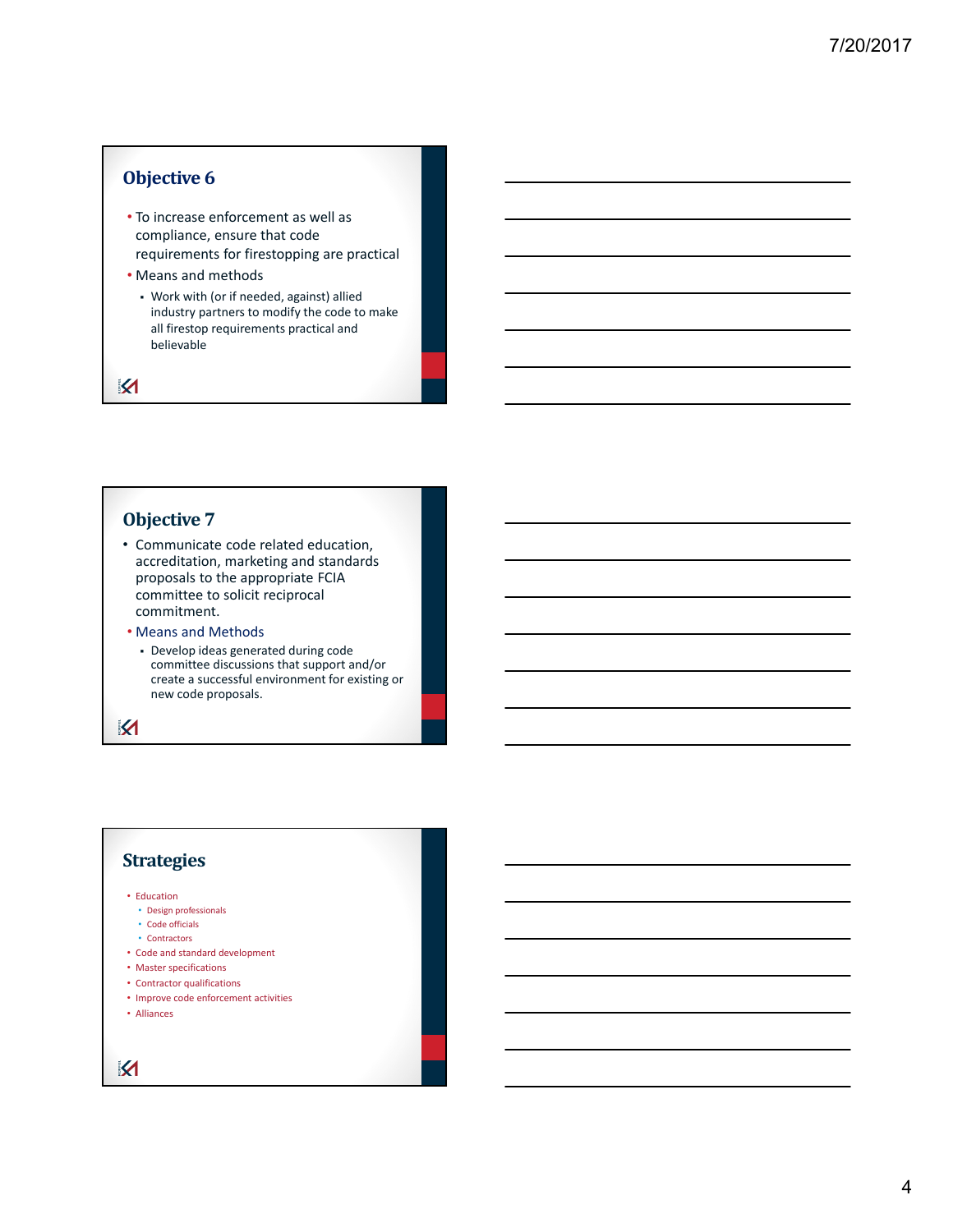# **Education** • Seminars/webinars • Articles • Presentations • ICC/NFPA meeting presentations • ICC Chapter meetings • Allied professional meetings (AIA, SFPE) • FCIA resource documents • Print media • Website  $\boldsymbol{\mathsf{M}}$

# **Code Development**

- Form strategic alliances
- IFC and FCIA have been actively working together the past few years
- Reach out to others NAHB, BOMA, GSA
- Proposals/Comments
- "Lobby" support
- Testify at hearings

 $\overline{\mathbf{M}}$ 

# **Contractor qualifications**

• Increase the number of contractors participating in FM and UL programs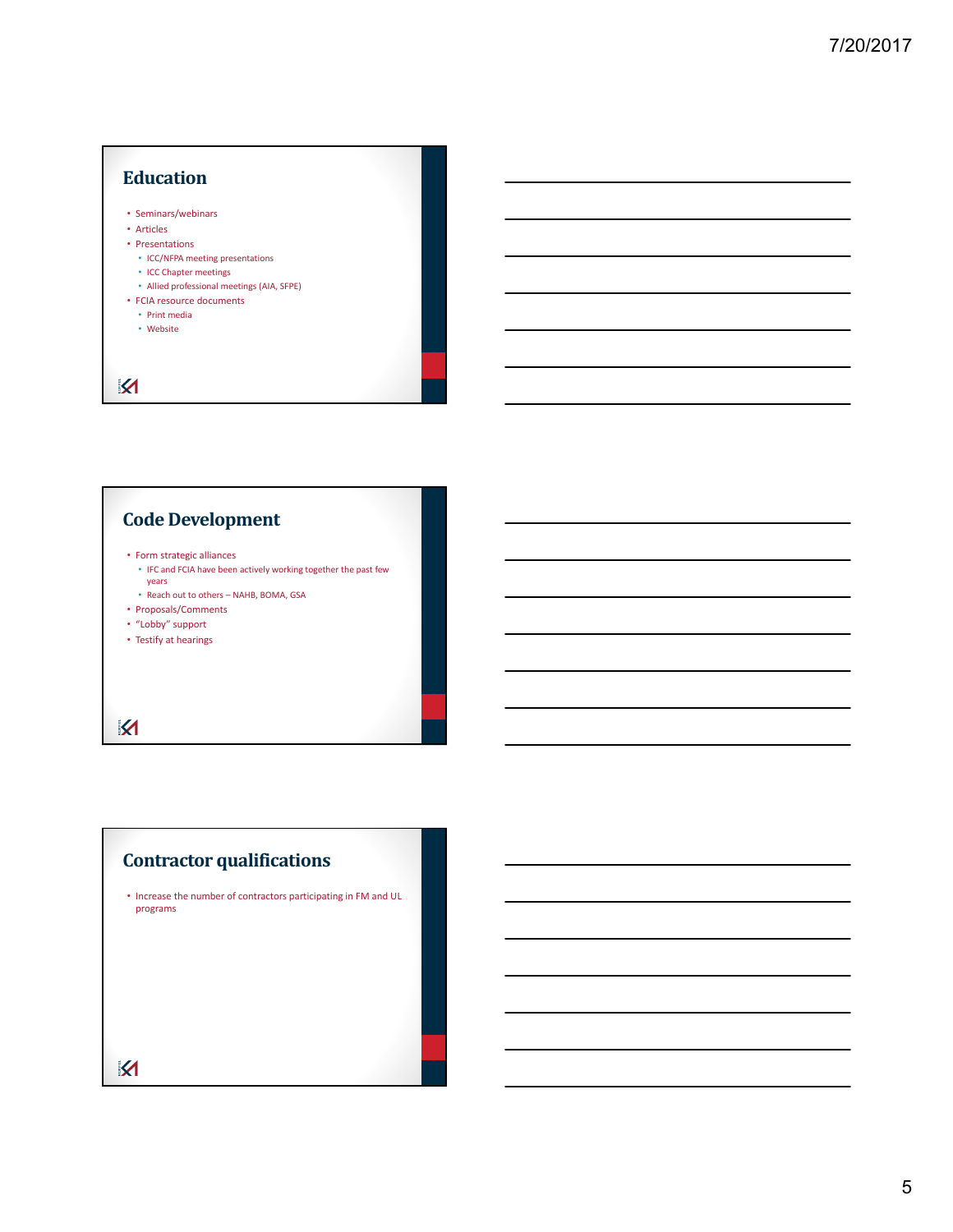# **Clear, Concise Code Language**

• **714.1 General**. Joints installed in or between fire‐resistance‐ rated walls, floor or floor/ceiling assemblies and roofs or roof/ceiling assemblies shall be protected by an approved fire‐ resistant joint system designed to resist the passage of fire for a time period not less than the required fire‐resistance rating of the wall, floor or roof in or between which it is installed.



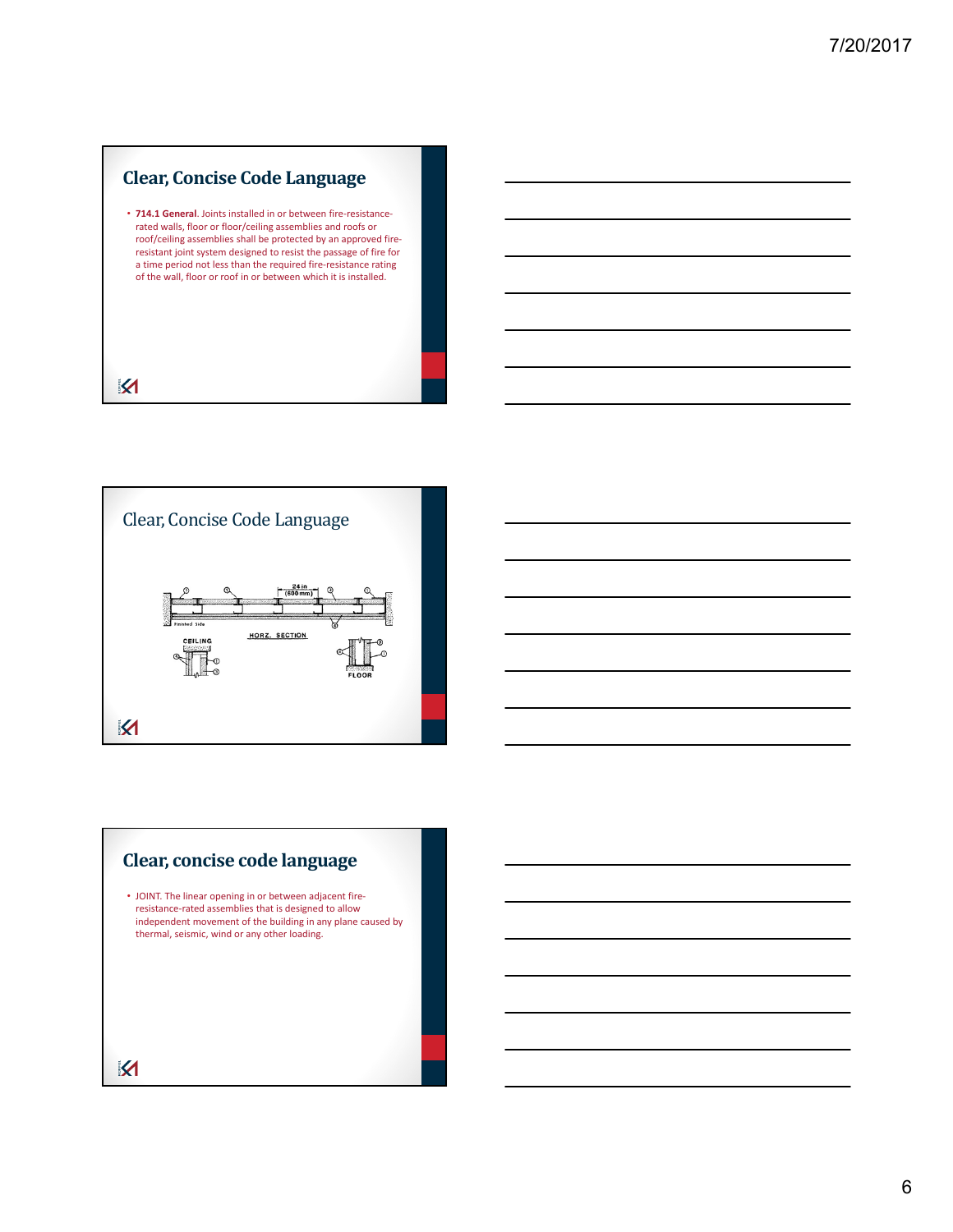## **Clear, concise code language**

- Develop a methodology by which interested parties (contractors, code officials, design professionals) can identify problems with existing code text
- Upon review by the FCIA Code Committee, prepare code proposals for problems identified to FCIA
- Need not be (and should not be) limited to fire stop systems and joint systems
- FCIA should continue to submit proposals to improve the clarity of existing code provisions

 $\boldsymbol{\mathsf{K}}$ 

# Specific Topics

- Engineering judgments limit use to applications where a listed system does not exist
- Where are joint systems required?
- Air leakage requirements L ratings • Concept of resist passage of smoke
- Compartmentation as a viable fire protection feature in buildings

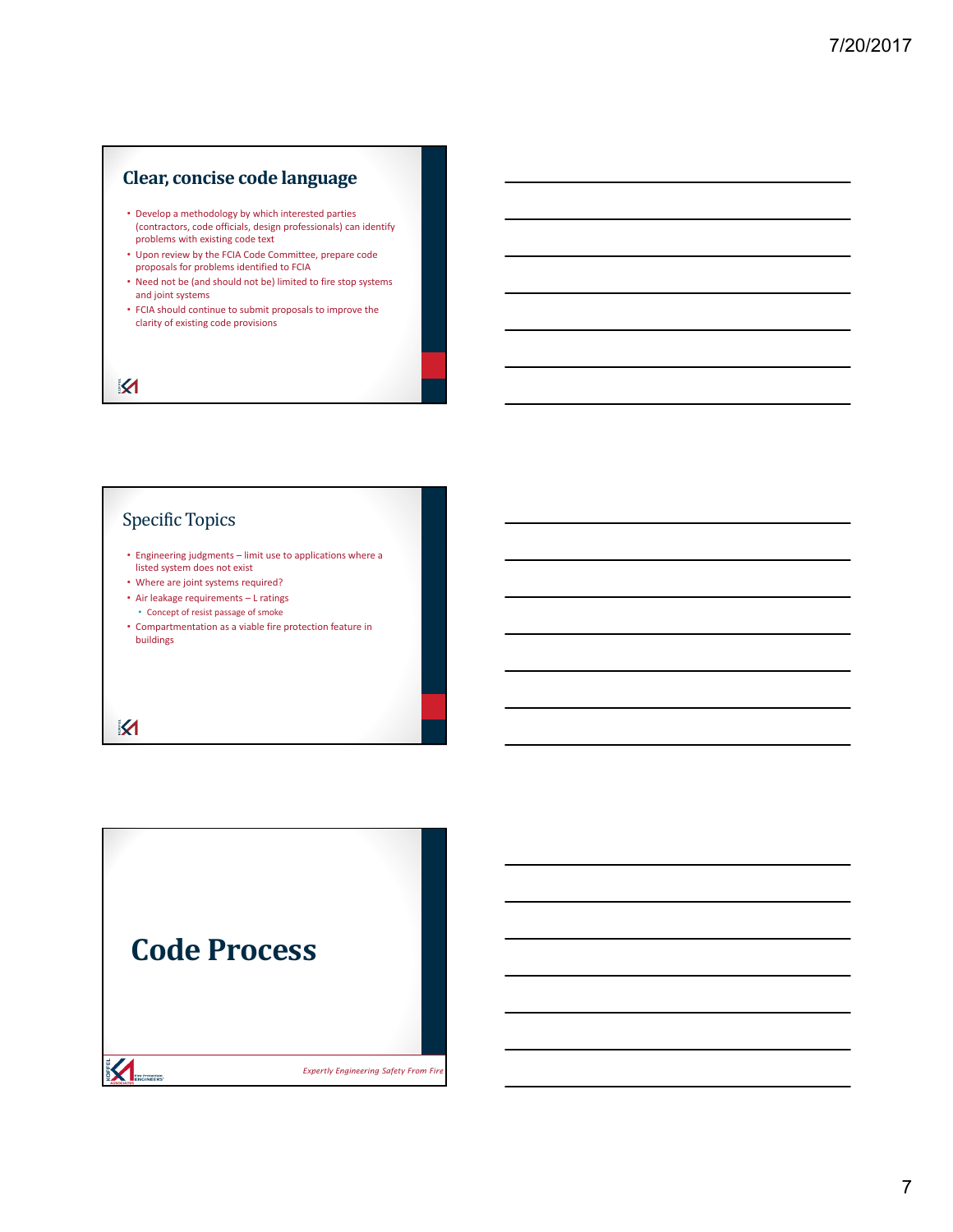



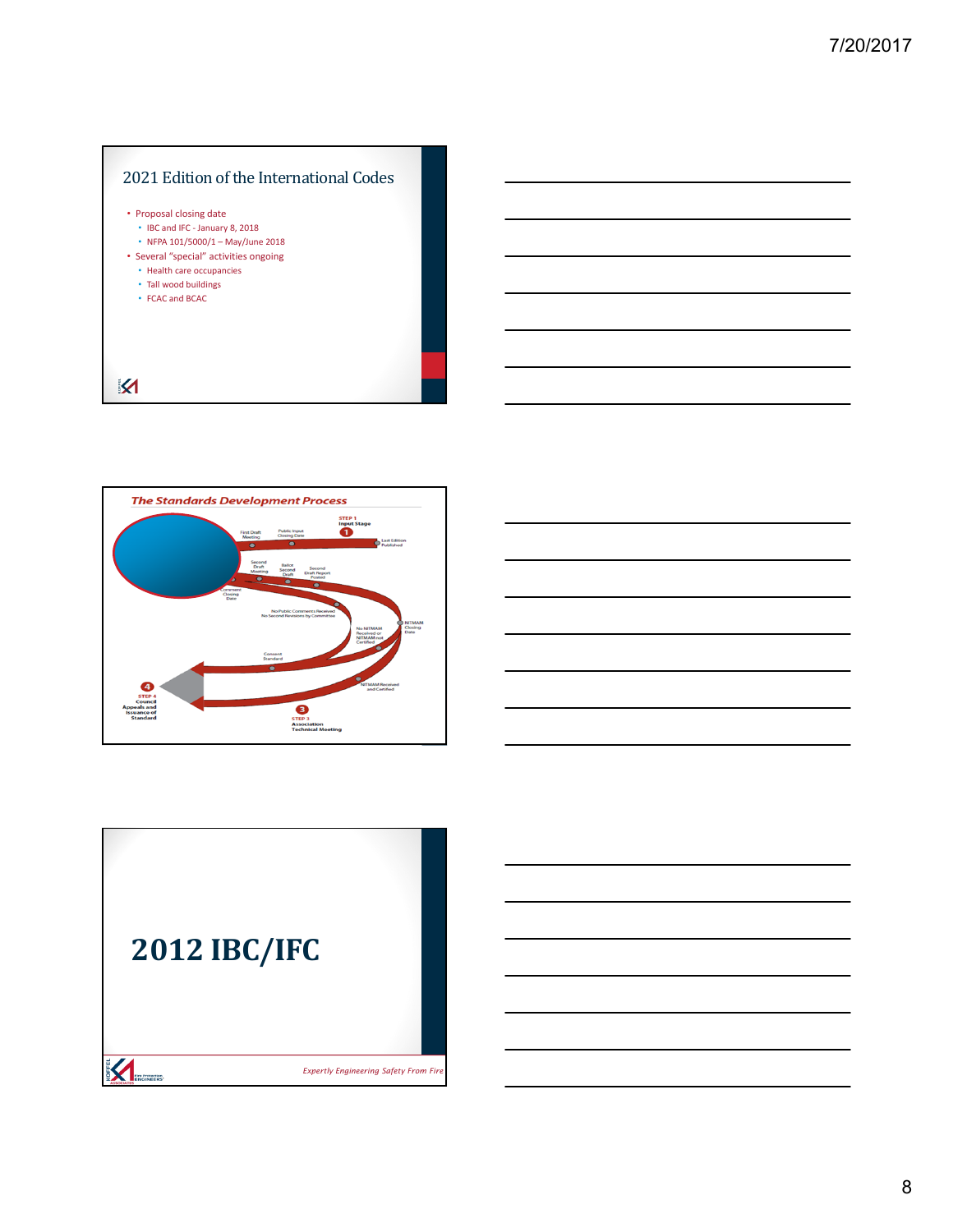# **2012 IBC/IFC** • 703.7 • Provides additional criteria (larger letters and stroke width) for marking of fire barriers, etc. • Submitted: City of North Las Vegas • Opposition: BOMA and others  $\overline{\mathbf{X}}$



# **2012 IBC/IFC**

- FS8 Proponent: Sarah Rice
- Specifically states that opening and penetration protection is not required for load bearing walls that serve no other purpose
- Opposition: IFC, FCIA, UL, 3M, NASFM, AMCA, NAIMA

 $\overline{\mathbf{X}}$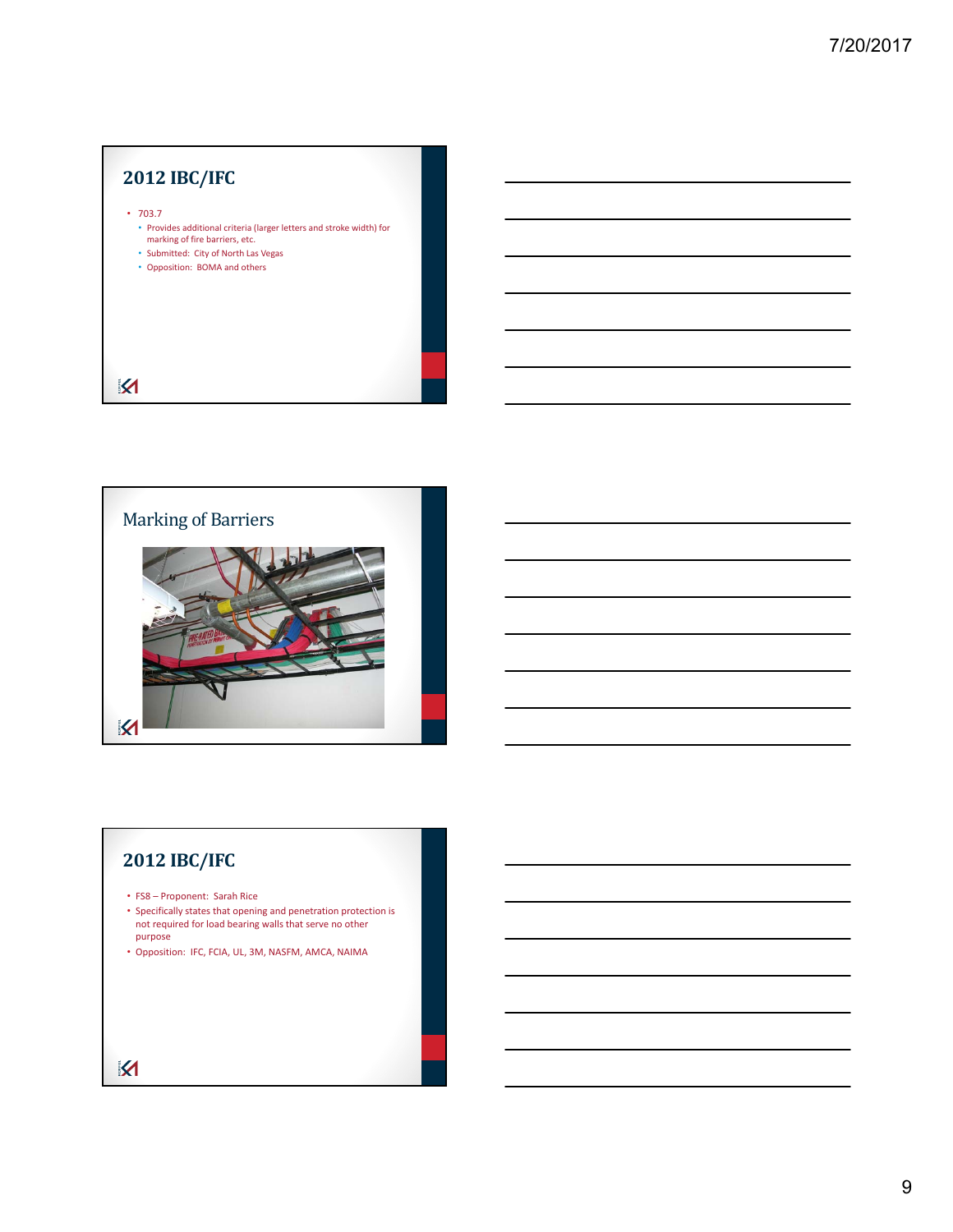# **2012 IBC/IFC**

- Revisions to previous text
- **714.4.4 Penetrations in smoke barriers.** Penetrations in *smoke barriers* shall be protected by an approved *through penetration firestop system* installed and tested in accordance with the requirements of UL 1479 for air leakage. The *L rating* of the system measured …. shall not exceed:
	- 1. 5.0 cfm per square foot (0.025 m3/ s **∙** m2) of penetration opening for each *through‐penetration firestop system*; or • 2. A total cumulative leakage of 50 cfm (0.024 m3/s) for any 100
	- square feet (9.3 m2) of wall area, or floor area.
- Similar language likely to be in NFPA 101 and NFPA 5000 (2018 Editions)

K

# **2012 IBC/IFC**

- Requires special inspections for through penetrations, membrane penetrations, and fire‐resistant joint systems for high-rise buildings and critical structures (Category III and IV)
- Category III and IV include
	- Health care occupancies
	- Detention and correctional occupancies
	- Assembly occupancies greater than 300 occupants
	- Schools greater than 250 occupants

K

### **2012 IBC/IFC**

- **1705.17 Fire‐resistant penetrations and joints. In** *high‐rise buildings* **or in buildings assigned to** *Risk Category* **III or IV,** *special inspections* for *through‐penetrations*, membrane penetration firestops, *fire‐resistant joint systems* and perimeter fire barrier systems that are tested and *listed* in accordance with Sections 714.3.1.2, 714.4.2, 715.3 and 715.4 shall be in accordance with Section 1705.17.1 or 1705.17.2 • Sections referenced include ASTM E2174 and ASTM E2393
- Broader language in NFPA 5000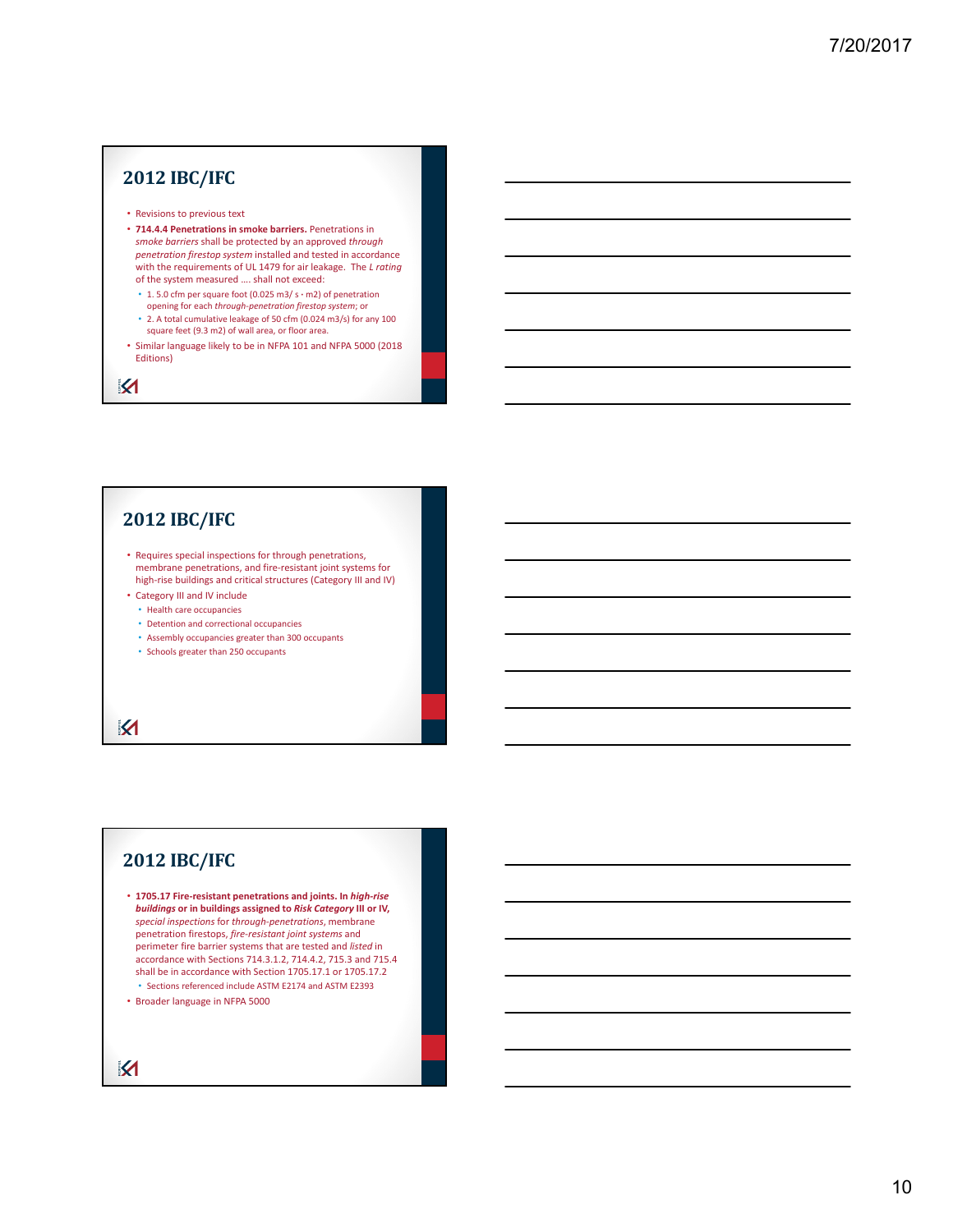

#### **2015 IFC**

• Corridor walls in Group I‐2

• Previous editions:

**1104.17 Corridors.** Corridors serving an occupant load greater than 30 and the openings therein shall provide an effective barrier to resist the movement of smoke. Transoms, louvers, doors and other openings shall be kept closed or self closing.

 $\overline{\mathbf{M}}$ 

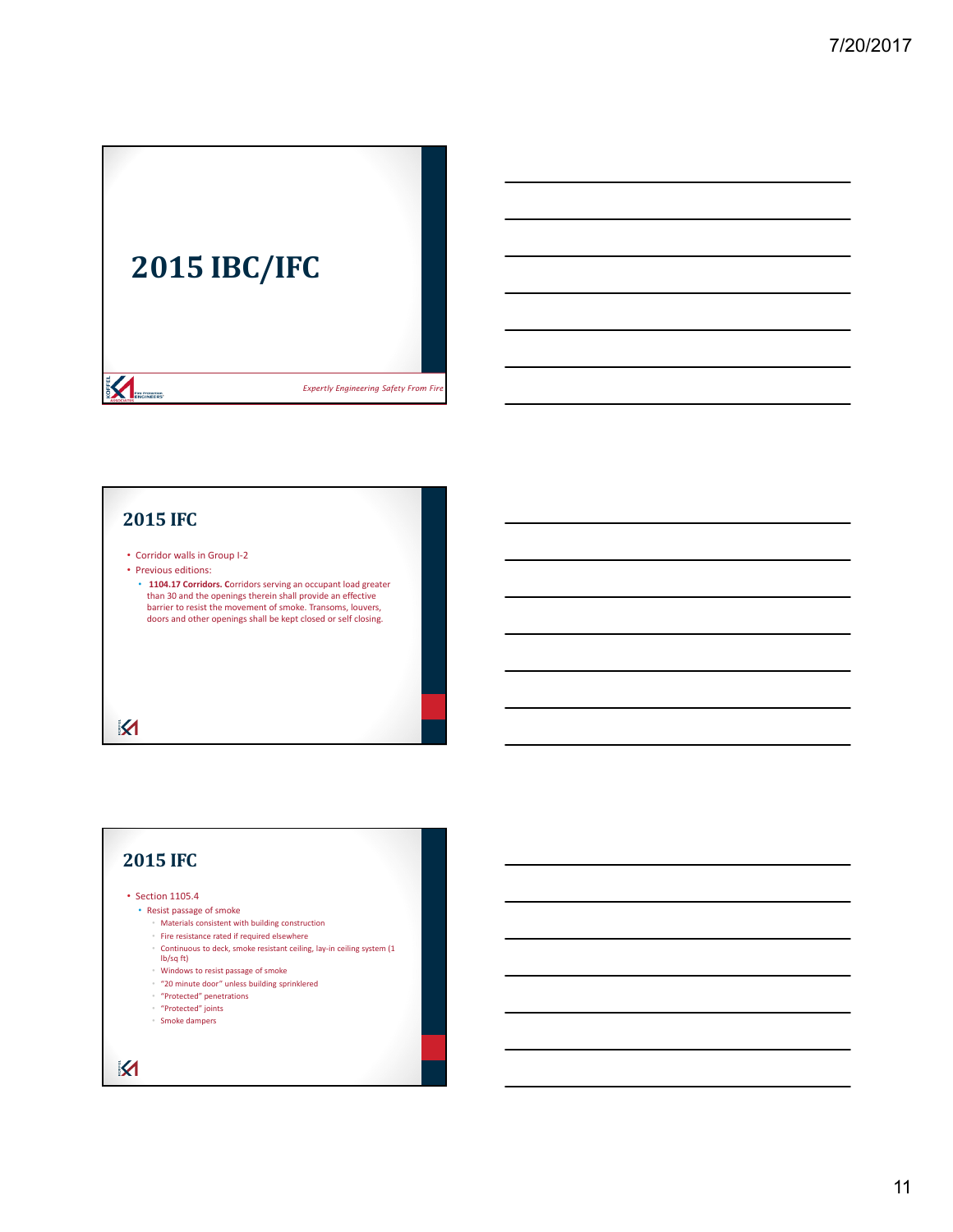# **2015 IFC**

• 1105.6 New requirements for smoke barriers in existing hospitals. Does permit 30 minute fire resistance rating. • Not addressed in previous editions

 $\overline{\mathsf{M}}$ 



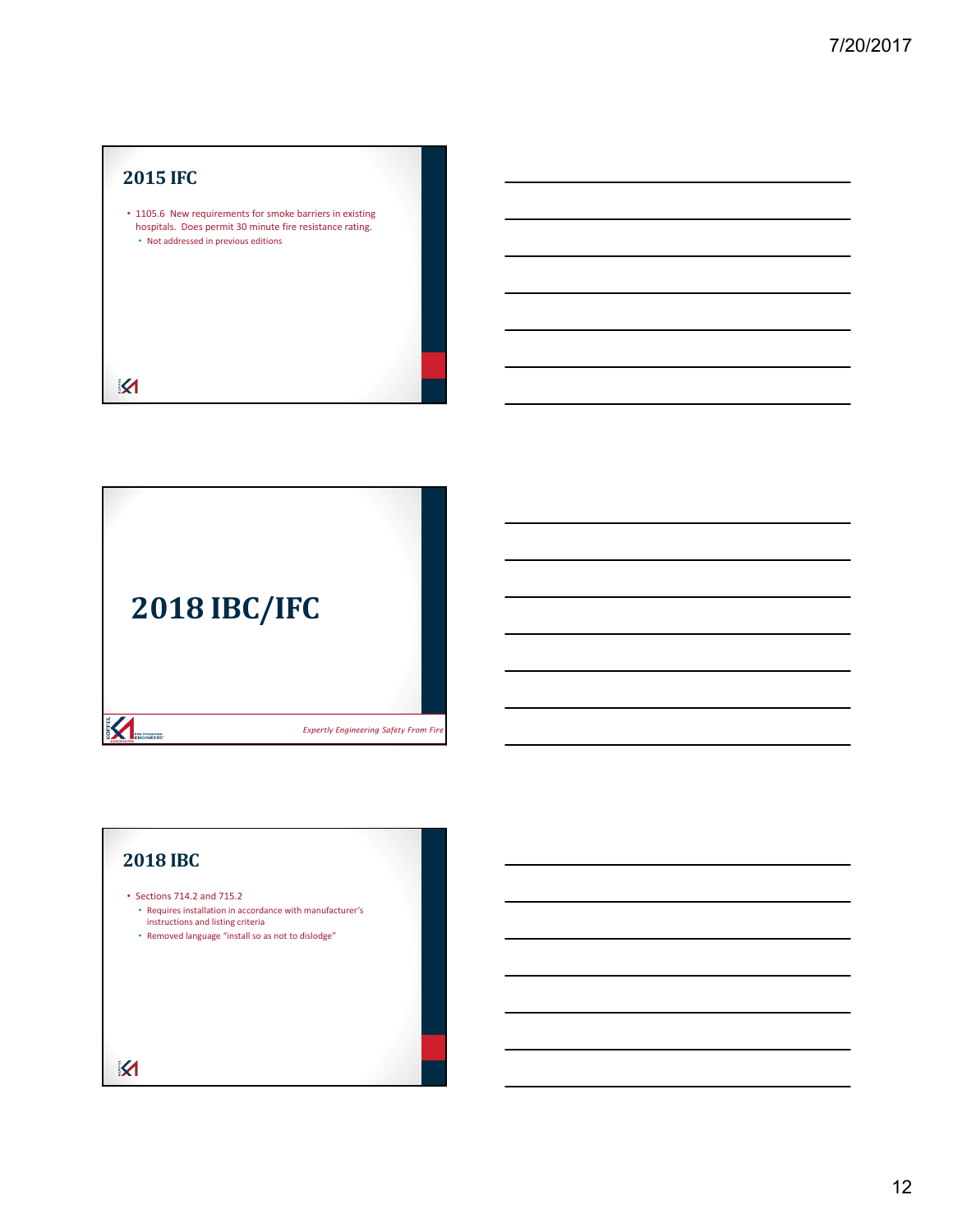### **2018 IFC**

- IFC 701.6 Owner is responsible to maintain an inventory of all fire-rated and smoke-rated construction
- Key requirement is to have documentation of fire and smoke rated construction
- Also requires documentation when system repaired with a listed system

# **2018 IFC**

 $\boldsymbol{\mathsf{M}}$ 

 $\overline{\mathbf{M}}$ 

- Annual inspections of through penetration firestop systems in ALL buildings
	- Owner required be maintain an inventory
	- Where the system design number is known inspect to listing criteria and manufacturers instructions.
- NFPA 1 revised to require inspections every three years instead of five years

# **Going ForwardEXAMPLE AND RESIDENCE** <sup>39</sup> *Expertly Engineering Safety From Fire*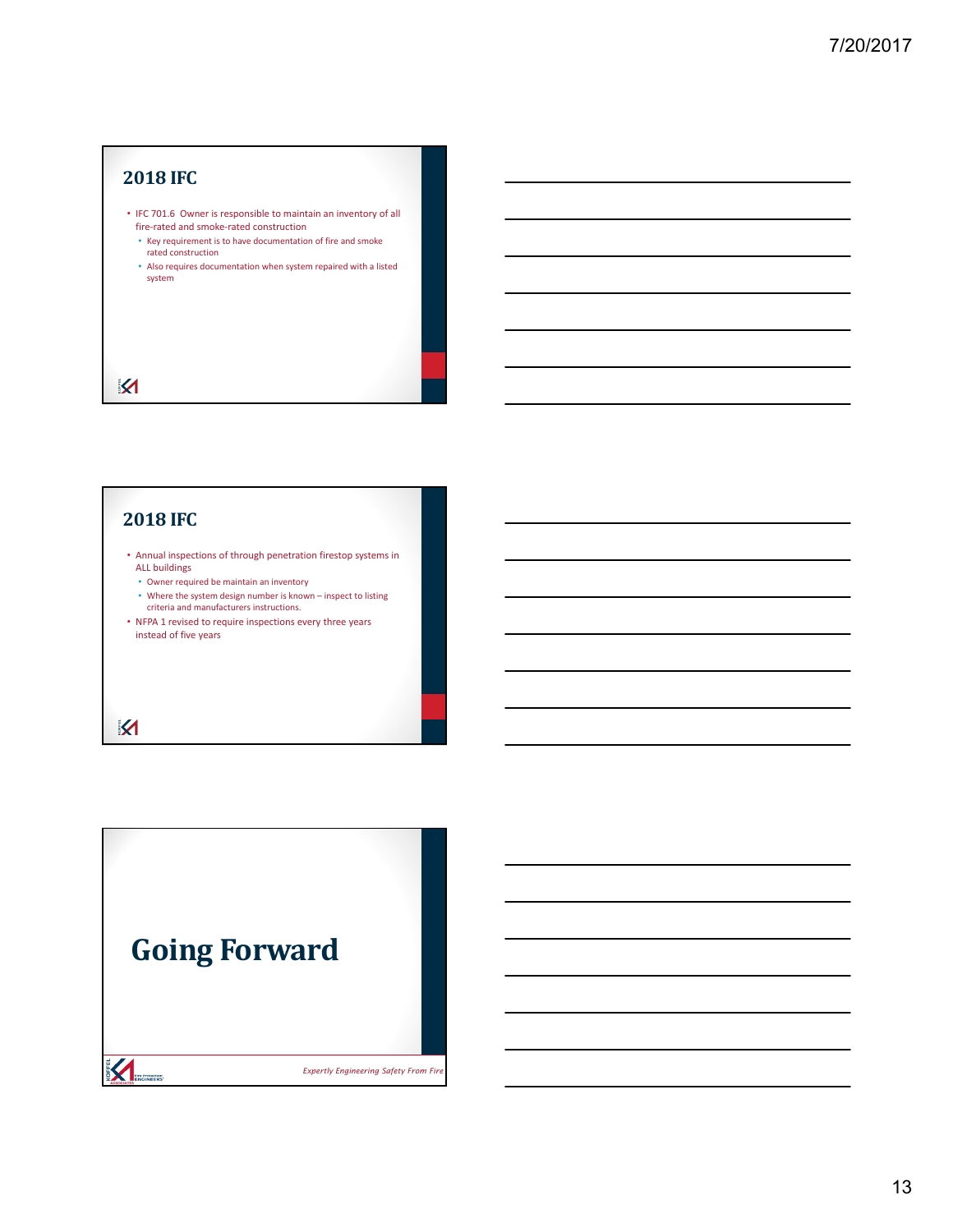#### Unresolved Issues - Joints

- **[BS] JOINT.** The opening in or between adjacent assemblies that is created due to building tolerances, or is designed to allow independent movement of the building in any plane caused by thermal, seismic, wind or any other loading.
- How does this impact fire resistant joints? • **715.1 General.** Joints installed in or between fire‐resistance rated walls, floor or floor/ceiling assemblies and roofs or roof/ceiling assemblies shall be protected by an approved *fire‐resistant joint system* designed to resist the passage of fire for a time period not less than the required *fire-resistance rating* of the wall, floor or roof in or between which the system is installed.
- When are fire resistant joint systems required?

 $\boldsymbol{\mathsf{M}}$ 



# Unresolved Issues - T-Ratings

- Should a T rating be required when the penetration is protected by a non‐listed system (traditional means)?
- 2018 Cycle
	- FS 60 Requires floor penetrations protected with non‐listed systems to be in a concealed space
	- Discussion ‐ Opposing testimony focused on roundabout way to require T‐ratings, lack of data demonstrating a problem, and lack of a concealed space for many floor assemblies • Committee Recommendation – Disapproval
- $\overline{\mathbf{M}}$